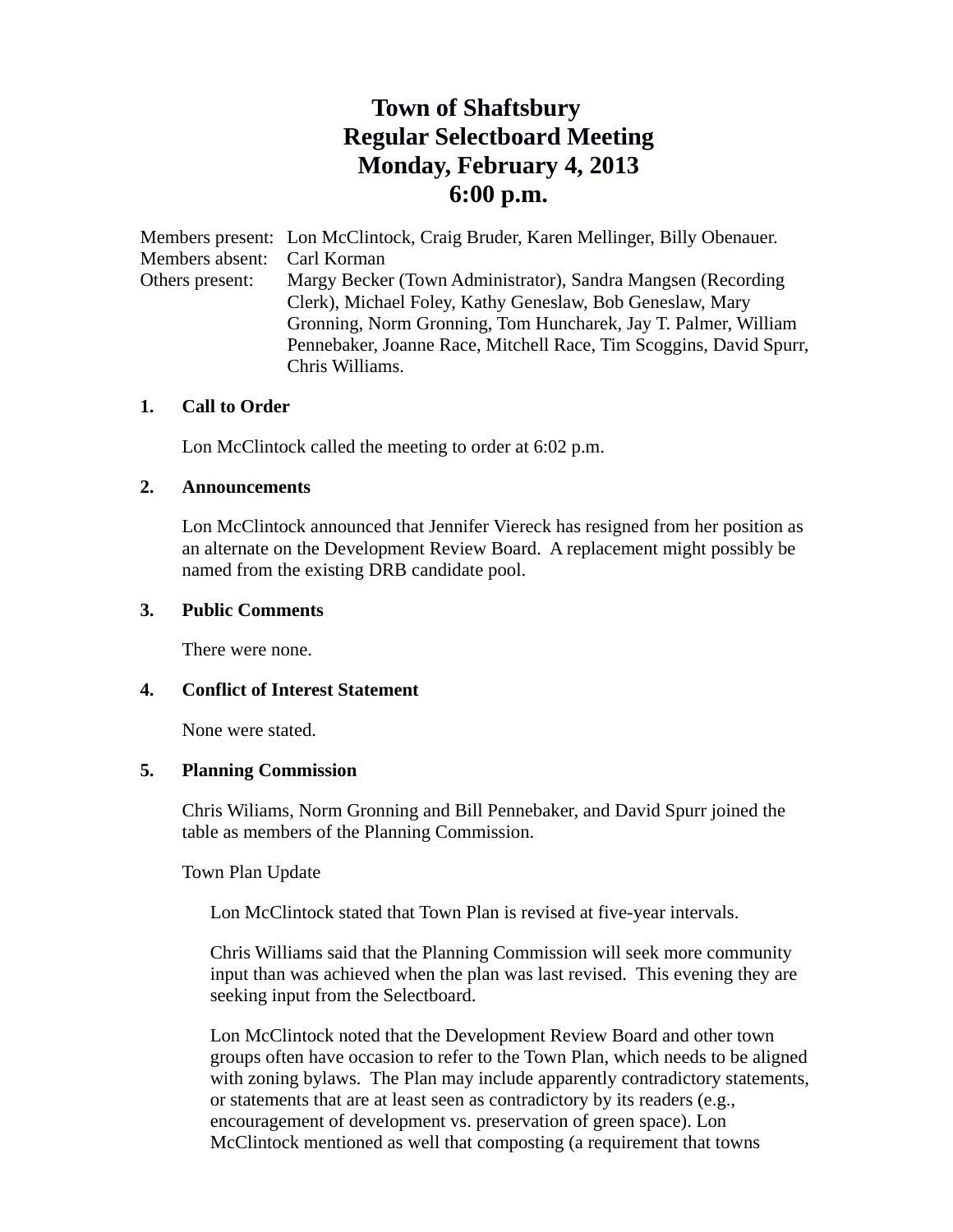provide for compositing facilities will likely be in place by c. 2021) and renewable energy (should the town try to facilitate development of renewable energy projects) might also be addressed by the Town Plan.

Chris Williams sees open meetings, with encouragement for the public to attend, as a good means of receiving public input as the Plan is being developed.

Lon McClintock pointed out that the Town Plan must be in place before the town meeting in 2014.

Margy Becker asked about other means of seeking public input, such as neighborhood events. She also asked about the writing of the document. Chris Williams responded that the Regional Planning Commission has been very helpful in the past, in providing data and maps, and will provide read-through of final draft.

Billy Obenauer noted that the local newspaper offers a good means of communication with the public. He also sees a need for more communication with the school system, since these two units (town and school) ought to work in concert. He suggested that the Town Plan might include some discussion of the school system.

Chris Williams noted that the last census shows Shaftsbury losing population, while the school population is increasing. There may be no development pressure at this time; rather, the town may be in a state of equilibrium. Lon McClintock explained that the town and the school districts are separate municipalities, so that the school system has no direct connection with the town government.

Status of Bylaw revisions

Chris asserted that the Selectboard can expect to receive a proposal that development should be concentrated in the village of South Shaftsbury, since available open area seems not be suitable for residential construction. The Planning Commission will propose creation of new village residential zones (VR2) in which half-acre lots, already having town water available, would be permitted. A map showing three potential VR2 zones was exhibited.

A revision of the zoning regulations covering home occupation is also to be considered by the Selectboard, as is a bylaw covering open spaces (already submitted to the Selectboard).

Approval will require scheduled public hearings.

**6. Local Concerns Public Hearing and Presentation of Design Alternatives** Federally-Funded 2010 Transportation Enhancement Grant EH10(3) Sidewalk Improvements – Shaftsbury Village KAS Inc. – Design Engineer Presenting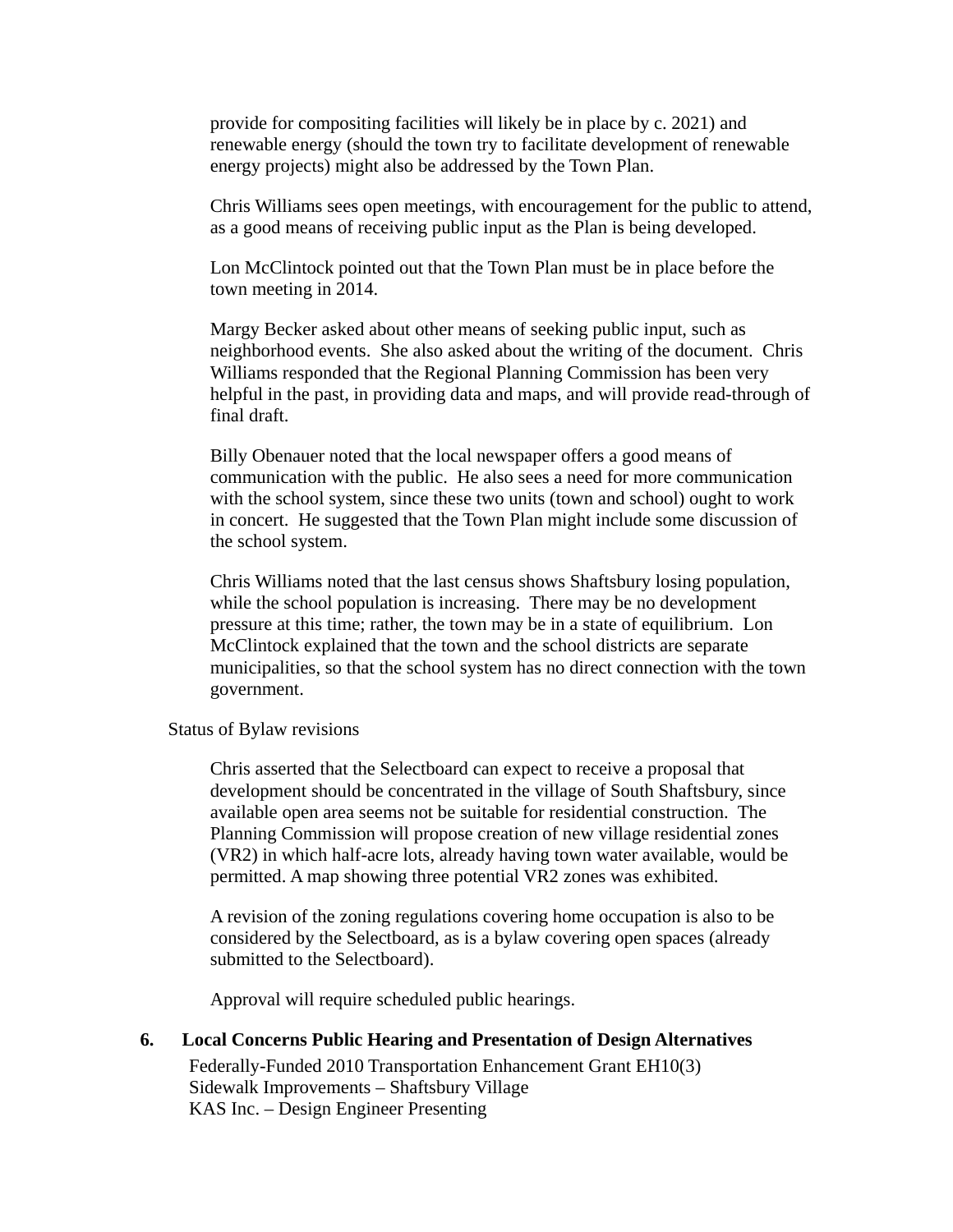Erik Sandblom (KAS design engineer) reviewed the project. Sidewalk construction on 7A and Church St. will be completed to provide enhanced pedestrian safety and access at this intersection, which is near the Shaftsbury Elementary School and the Town Hall. The current truck maintenance facility at the corner has a wide unmarked driveway with no indication of where pedestrians and vehicles should be.

Erik Sandblom showed photos of the existing intersection; he also projected and distributed hard copies of three possible designs, of which he recommended Design Alternative 3. There was some discussion of the alternatives, including questions from the audience and Selectboard members about possible benches at the corner and street lighting, as well as the location of a crosswalk on Church Street.

# **MOTION. To approve Design Alternative 3, with details to be refined. Moved by Karen Mellinger; seconded by Craig Bruder. Carried, 4-0-0.**

### **7. Memorandum of Understanding: Town of Bennington – reserve sewer capacity**

Phylis Porio's communication (via e-mail), suggesting the Town have a conversation with Town of Bennington with a view to cooperating should there be a need to expand sewer capacity, was reviewed. Karen Mellinger noted that the Economic Development Committee recommends such a conversation, working through the Bennington Town Manager. Billy Obenauer will follow up.

# **8. T.A.M., Inc. – Minor Act 250 Permit: Commercial Compost Facility, Bennington**

Shaftsbury was notified of T.A.M's application for an Act 250 Permit, because it is an abutting town. Margy Becker noted the invitation for public comment came from the Regional Planning Commission. Lon McClintock stated the Selectboard (and only the Selectboard) is entitled to respond.

Members of the Selectboard are supportive of the plan, as the facility will be located in an industrial zone.

 Should the finished compost product be sold from T.A.M.'s site in Shaftsbury, a zoning amendment would be required. Kathy Geneslaw raised some questions, which Lon McClintock suggested would be appropriately posed at the Act 250 hearing.

Lon McClintock explained, in response to a question from Tom Scoggins, that the item was on the agenda simply because of the invitation for the Selectboard to respond as an abutting town.

# **9. Conflict of Interest Policy - 1st reading**

A revised (sixth) draft of the policy was circulated last week. Drawing on legal opinion provided by the VT League of Cities and Towns, a policy would apply to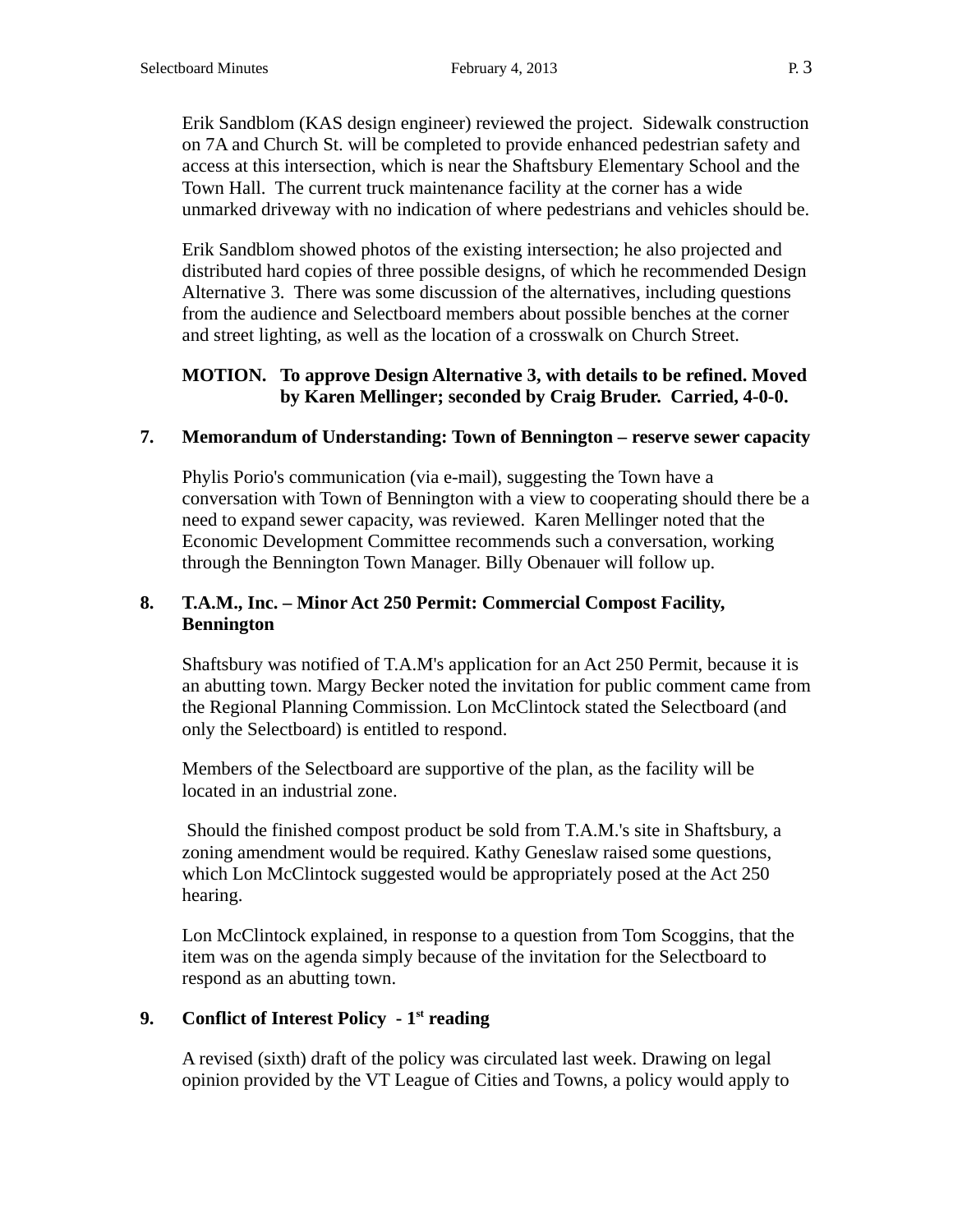the Selectboard and to other committees for which the Selectboard appoints members.

Lon McClintock asked for feedback on the current draft, especially with respect to a policy on apparent vs. actual conflict of interest. The question is whether Selectboard members would not ever be able to do business with the town; or would simply be required to disclose any conflict of interest that might arise.

The members agreed informally that Selectboard members should not be prohibited from appearing before the Board as private citizens if they are personally impacted.

Lon McClintock will further revise language of the draft policy.

### **10. 2013 Certificate of Highway Mileage – review approve**

Discussion was deferred until the next meeting.

### **11. Other Business**

Billy Obenauer reported on approaches to management of the Town's web site. He has identified one possible solution, with no contract required. Lon McClintock suggested that a list of responsibilities agreed to by the provider and the Selectboard would be helpful. The proposed provider will be able to appear for consultation with the Board at its next meeting.

### Town Administrator's report.

Margy Becker said that a Warning for the Bond vote will go to the Bennington Banner tomorrow. Additionally she is developing job descriptions as requestd by the Selectboard and has solicited bids for the fire truck retrofit (to be opened on 2/25). The deadline (14 days) for posting information re the adoption of the Highway Access Ordinance has not been met; it will be adopted and posted by Feb 11.

There was a discussion of meeting dates. Members expressed some concern about meeting on a holiday, and so will meet Feb 11 and 25, rather than Feb 18.

Craig Bruder asked whether there been letters to Development Review Board applicants. Billy Obenauer responded that he had sent letters, as the Selectboard liaison to the Development Review Board.

Karen Mellinger suggested that the Water Board hold a meeting soon. (The Selectboard members also serve as the Town's Water Board.) The hope is to get the Water Board budget out before the Town Meeting, and to discuss any improvements that may be needed to the system.

The matter of enforcement of the dog licensing requirement was discussed, along with the role of the animal control warden and appropriate compensation. Margy